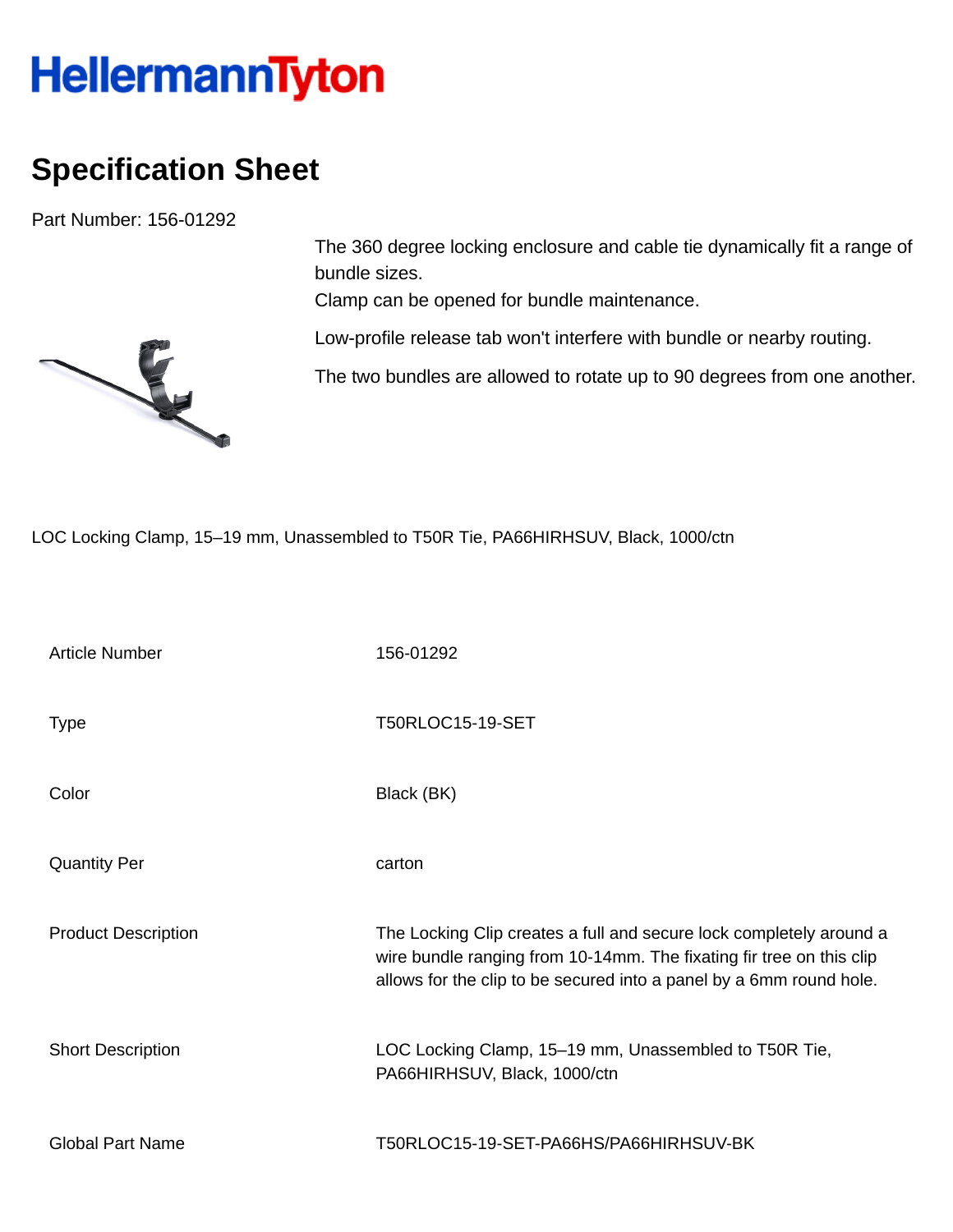| Minimum Tensile Strength (Imperial)   | 50.0                   |
|---------------------------------------|------------------------|
| Minimum Tensile Strength (Metric)     | 225.0                  |
| Length L (Imperial)                   | 1.24                   |
| Length L (Metric)                     | 31.6                   |
| <b>Fixation Method</b>                | Omega Clips            |
| <b>Identification Plate Position</b>  | none                   |
| Releasable Closure                    | No                     |
| <b>Tie Closure</b>                    | plastic pawl           |
| Variant                               | <b>Inside Serrated</b> |
| <b>Bundle Diameter Min (Imperial)</b> | 0.59                   |
| <b>Bundle Diameter Min (Metric)</b>   | 15.0                   |
| <b>Bundle Diameter Max (Imperial)</b> | 0.75                   |
| <b>Bundle Diameter Max (Metric)</b>   | 19.0                   |
| Height H (Imperial)                   | 1.31                   |
| Height H (Metric)                     | 33.4                   |
| Depth D (Imperial)                    | 0.47                   |